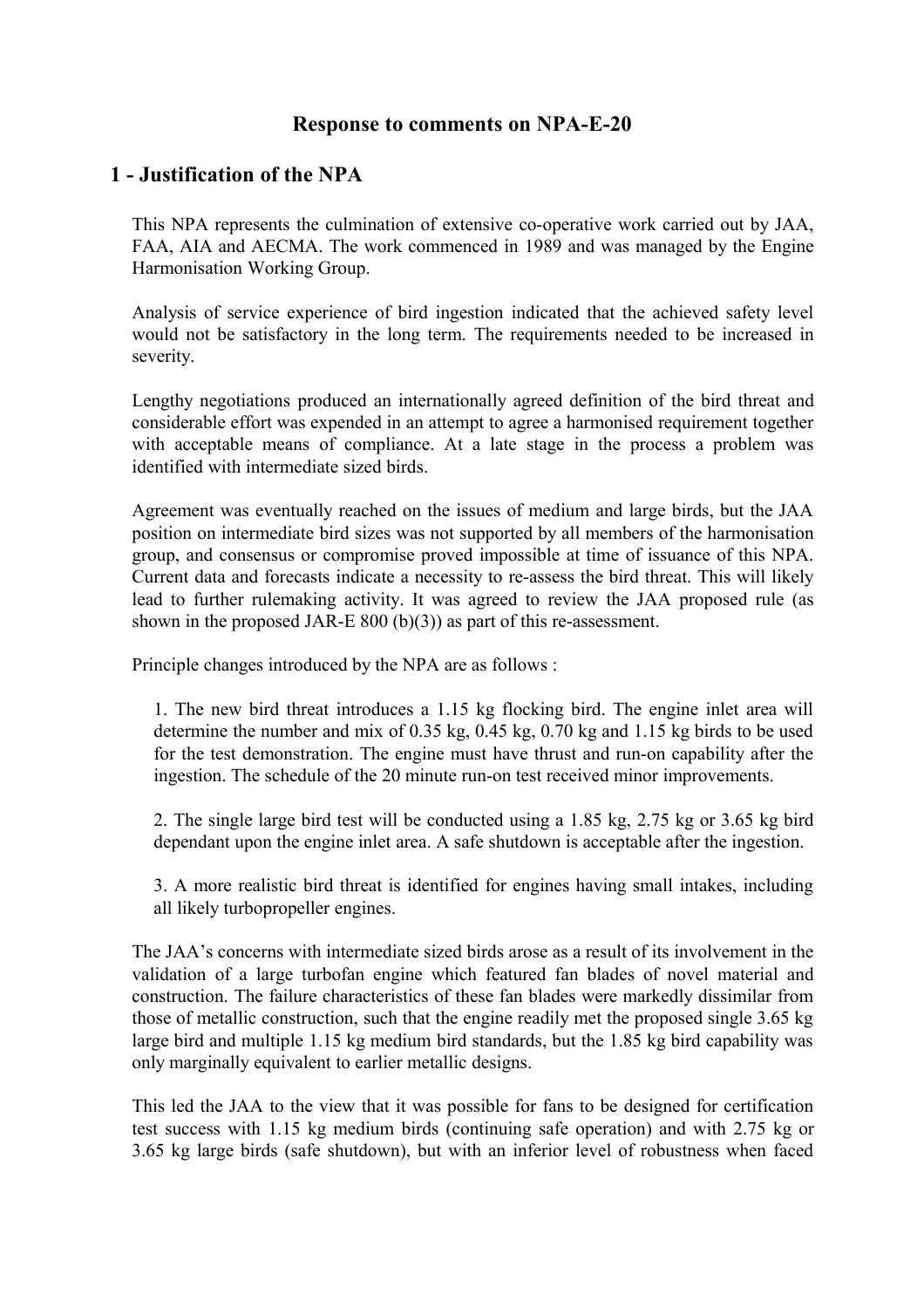with intermediate sizes. Such fans would not present the level of robustness which earlier engines had typically demonstrated in the 1.85 kg large bird test.

The harmonised portion of the proposed requirements would permit a fan to be produced such that shut down would result from ingestion of any size of bird greater than 1.15 kg. The JAA was unable to tolerate this potential for reduction in safety levels compared to designs currently in service.

The deficiency with respect to intermediate sized birds has made it necessary for the JAA to introduce an integrity requirement the criterion for which is fan unbalance following ingestion of a 1.85 kg bird. This will help to ensure a more linear capability with increasing bird weight as was the case with previous conventional designs. This is the basis for the proposed JAR-E 800 (b)(3).

In the engine test of JAR-E 800 (c) [ see ACJ E 800 paragraph (4)(b) ], any vibration resonance may be cleared by small throttle movements  $\lceil$  within  $\pm$  3 % of the specified level ] since this test is not the means for testing the engine endurance in a vibration mode (this is done under JAR-E 740 or other paragraphs ) and because this action is usually allowed in the engine operating instructions. The  $\pm$  3 % value has been chosen for covering the test facility thrust / power measurement accuracy as well as the tolerance on power / thrust setting at the specified levels or the necessary margin for clearing vibration resonance.

The text on the inlet protection devices was simplified in JAR-E 800 (e)(2).

Based on a probability assessment, the One Engine Inoperative (OEI) ratings were excluded when determining the take-off power / thrust.

The question of the possibility of one blade being struck by more than one medium bird has been considered. While such an event is frequent during the certification tests with multiple medium birds, an analysis of the field experience showed that this is very unlikely on more than one engine in-service. This is probably due to the fact that the number of birds used for the certification testing is significantly larger than the number of birds likely encountered in service. Consequently no specific requirement has been introduced into this proposal. If it happens during any certification test and if there is blade failure, then the case should be carefully analysed in relation with the requested safety level.

The format of FAR 33.76 (as proposed in the FAA NPRM) and JAR-E 540 / JAR-E 800 are different, but the two sets of requirements and their interpretation are considered equivalent for the requirements which are proposed in this NPA, with the following exceptions :

- the proposed JAR-E 800 (e)(1) provides alternatives to tests. These provisions are contained in the advisory material to the equivalent FAR rule.
- there is no FAR equivalent to the intermediate bird provisions detailed in the proposed JAR-E 800 (b)(3).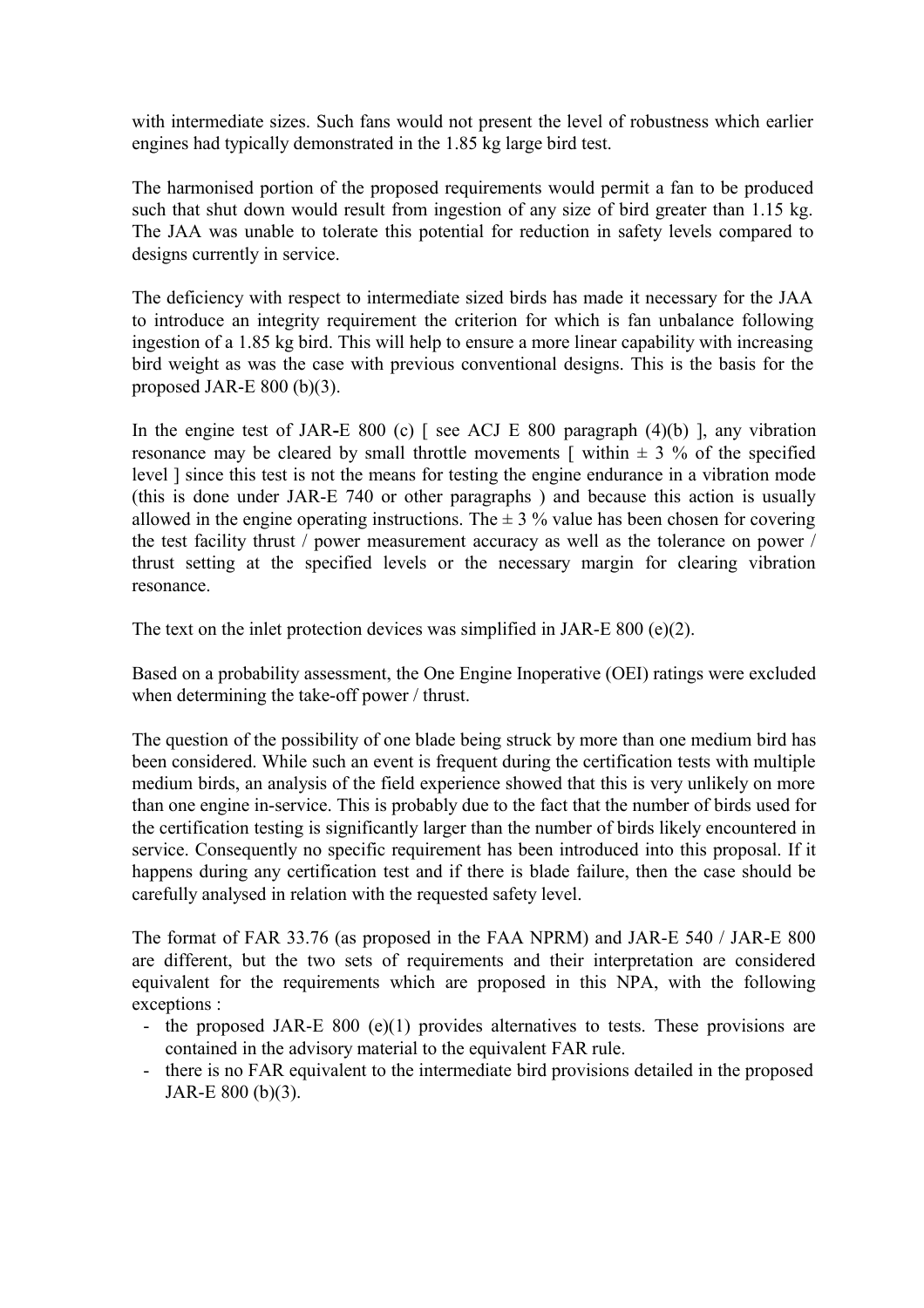# **2 - Economic impact analysis**

The safety benefits resulting from these changes to the rules are largely achieved by more rigourous standards and testing than has been the case in the past. This will probably result in an increase in engine unit cost.

Curently JAA have no means to quantify the economic impact of such rules.

# **3 - Comments received during the circulation of the NPA**

Comments or approval were received from the following organisations :

- Authorities of Denmark, France and United Kingdom.
- General Electric, Pratt and Whitney, Rolls Royce, Snecma and a member of the JAA RAP.
- ALPA (Airline Pilot Association).

### **4 - Response to comments**

One commenter, although noting that the proposed standard would be an improvement over current standards, suggested to address a perceived increased bird threat due to larger flocking birds. It was agreed that this should be subject of a new study and possible new rulemaking but it was considered that this was outside of the scope of the current effort and that this would delay the publication of the new rules which represent an improvement over current ones.

One commenter considered that the bird speed of 200 knots specified in the proposal for the large bird test would not represent the most severe conditions. This very question has been debated for years when preparing the proposal and this speed was confirmed to be very close to the most severe condition for rotating blades on a general basis. A highest speed would be more significant for fixed structure for which the kinetic energy is the only parameter. It was agreed that this should be subject of a new study and possible new rulemaking.

One commenter questioned the 10% tolerance on critical test parameters. The comment was agreed in principle and the advisory material was clarified.

One commenter questioned the overall lay out of the proposal which was considered as not being clear enough for the people supposed to apply it. This was agreed and the rule and the ACJ were re-formated for clarity. Other editorial comments, which are not detailed in this response, were embodied at the same time.

One commenter suggested to delete the word « containment » in the proposed JAR-E 800 (a) (5) and instead to make reference to JAR-E 810 (a). This was agreed [see JAR-E 800  $(c)(1)$ ]

One commenter suggested a change to the proposed JAE-E 800  $(c)(2)$  so that it would read « ... a second bird must be aimed at the most critical exposed location *outboard of the primary core flow path*, .. ». This was not agreed. The proposal did not adequately addressed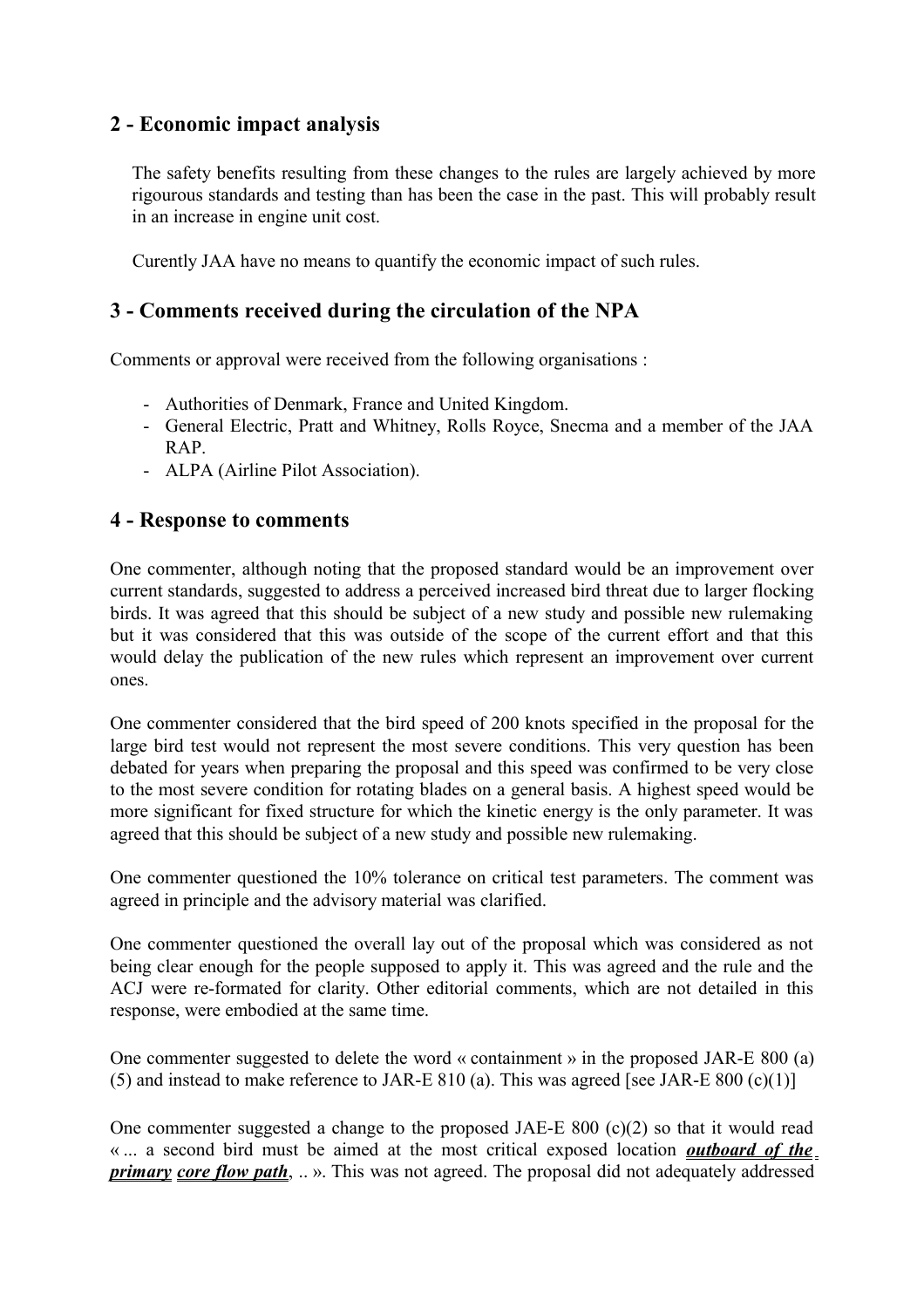all designs, in particular large low by-pass designs where the critical location on the fan blade could be inside the core flow path.

One commenter suggested to delete the word *« approximately »* in JAR-E 800 (c)(3) and (4). This was accepted. This is consistent with current JAR-E 800 in JAR-E Change 10.

One commenter suggested to include an assessment of the engine condition following the 20 minute run-on test to establish that hazardous condition are unlikely to develop over the maximum flight duration of the aircraft. This is the concept of « no imminent failure » after a certification test. This was discussed during the development of the proposal and was rejected on the basis that such conditions would be unlikely to affect multiple engines after a bird encounter.. The comment was therefore rejected and it was suggested that the current JAR 21.21 (c)(3) would be a means to discuss the situation between the applicant and its authority should the case arise.

One commenter considered that the wording in the ACJ on the use of artificial birds was not sufficiently robust in the context of acceptance of artifical birds because this technology is not currently mature and is not presently an adequate substitute. This commenter requested to specify that this means must be acceptable to the authority. Another commenter insisted on the need to be cautious when considering artificial birds. This was agreed in principle and the wording was improved.

The proposed JAR-E 800 (b)(2) received many comments of differing opinions. One commenter stated that the principle had some merit. Another proposed to apply it only to unconventional designs of fan blades. One commenter proposed a demonstration by test or analysis of a run-on capability of 50 % thrust for 5 minutes. One commenter disagreed with the proposal. Many commenters, however, questioned the proposed 12 % figure and its origin. JAA authorities concluded that there would be a rule to address the legitimate safety concern. The 12 % unbalance figure came from a review of some available certification reports for large fan engines currently in service. In the absence of an acceptable better criteria, the comments were rejected and the text kept [see JAR-E 800 (b)(3)]. It was agreed that this should be subject of a new study and possible new rulemaking.

One commenter questioned the fact that it is not specified if the large bird must be completely ingested or not by the primary flow as this might be important with regard to the criteria of maintaining the thrust. The comment was irrelevant as there is no thrust criteria for the large bird.

One commenter suggested to specify if the birds should be aimed simultaneously or in sequence and addressed the case of more than one bird hitting the same blade. The comment was not understood as this information is either given in the rule itself or in the justification of the NPA.

One commenter questioned the « minimum engine » and suggested that an engine corresponding to a mean time in operation would be more representative. It appears that the commenter was not aware of JAR 21.33 and certification procedures : the certification tests are made on engine conforming to the type design.